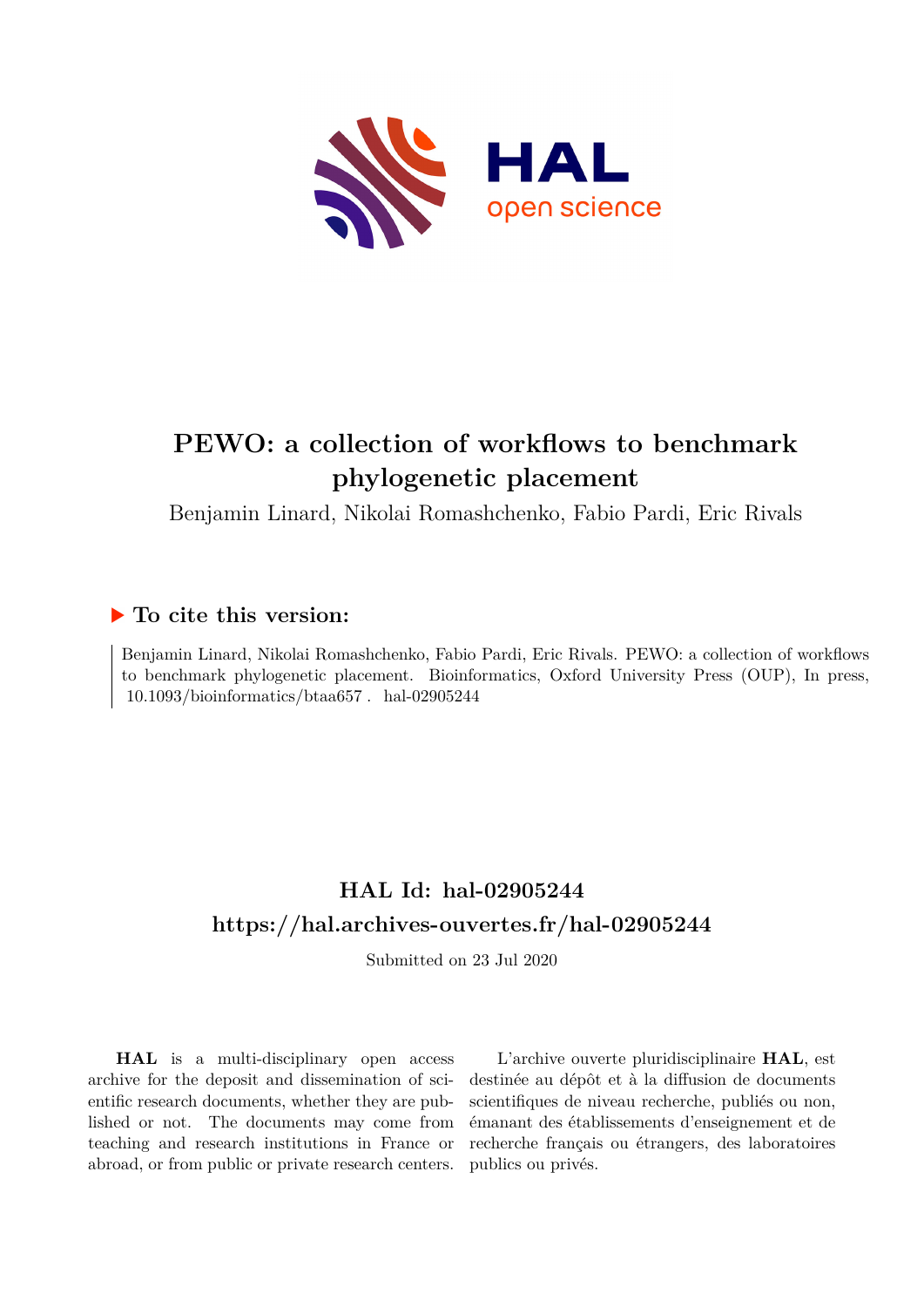## **PEWO: a collection of workflows to benchmark phylogenetic placement**

**Benjamin Linard**<sup>1,2,∗</sup>, Nikolai Romashchenko<sup>1</sup>, Fabio Pardi<sup>1</sup> and Eric Rivals<sup>1,3∗</sup>

<sup>1</sup> LIRMM, University of Montpellier, CNRS, Montpellier, France <sup>2</sup>SPYGEN, 17 Rue du Lac Saint-André, 73370 Le Bourget-du-Lac, France <sup>3</sup>Institut Français de Bioinformatique, CNRS UMS 3601, Évry, France.

<sup>∗</sup>To whom correspondence should be addressed.

#### **Abstract**

**Motivation:** Phylogenetic placement (PP) is a process of taxonomic identification for which several tools are now available. However, it remains difficult to assess which tool is more adapted to particular genomic data or a particular reference taxonomy. We developed PEWO, the first benchmarking tool dedicated to PP assessment. Its automated workflows can evaluate PP at many levels, from parameter optimisation for a particular tool, to the selection of the most appropriate genetic marker when PP-based species identifications are targeted. Our goal is that PEWO will become a community effort and a standard supportred for future developments and applications of PP.

**Availability:** https://github.com/phylo42/PEWO

**Contact:** benjamin.linard@lirmm.fr; rivals@lirmm.fr

**Supplementary :** Supplementary data is available at page 4.

#### **1 Introduction**

When a reference phylogeny is available, taxonomic identification of biological sequences can be achieved with phylogenetic placement (PP). PP provides the most informative type of classification because each query sequence is assigned to its putative origin in the tree. PP can be applied in many contexts, including community ecology, species diversity, or medical studies. Several PP tools were developed for these purposes (Matsen *et al.*, 2010; Berger *et al.*, 2011; Mirarab *et al.*, 2012; Zheng *et al.*, 2018), with four recent tools capable of processing larger sequence volumes (Barbera *et al.*, 2018; Linard *et al.*, 2019; Czech and Stamatakis, 2019; Balaban *et al.*, 2020). In the preliminary phase of experimental design, assessing which tools answer the needs of a given application remains a tedious task often involving manual tests (Mangul *et al.*, 2019). Strikingly, PP has a broad range of applications, but lacks user guidelines and benchmarking. Some procedures to evaluate PP accuracy were proposed (Matsen *et al.*, 2010), but never automated via a dedicated software. Benchmarking is essential to determine which tool suits better a given metagenomic task or a specific dataset (Sczyrba *et al.*, 2017).

To fill this gap, we developed PEWO (Placement Evaluation WOrkflows), the first tool dedicated to PP benchmarking. PEWO automatizes evaluation procedures (which were not implemented for the community), and introduces novel procedures. Beyond benchmarking, PEWO can help decision-making in any metagenomic or metabarcoding project for PP-based taxonomic identification. With applications ranging from parameter optimization on particular genomic data, to the selection of the most appropriate genetic marker, PEWO provides the user community with standardized workflows for easy and reproducible assessment of PP analyses.

#### **2 Overview**

PEWO implements evaluation workflows in Python and Snakemake (Köster and Rahmann, 2012), whose framework ensures flexibility, platform independence, and reproducibility. Each workflow automatically performs multiple steps from query generation up to summary plots/tables, and can be tailored via Snakemake configuration files. PEWO and its dependencies are easily installed via a conda virtual environment. Currently, PEWO incorporates five state-of-the-art PP tools, which cover a majority of PP uses: EPA(RAxML), PPlacer, EPA-ng, RAPPAS and APPLES. Four are alignment-based tools, while RAPPAS is alignmentfree. As input, each workflow takes a phylogenetic tree and the reference multiple sequence alignment from which it was built (Figure 1). Optionally, the user can provide a set of query sequences. Below we describe the workflows and some of their applications.

#### 2.1 PEWO procedures

- *Pruning-based accuracy evaluation* (PAC): in this standard procedure for assessing placement accuracy (Matsen *et al.*, 2010; Berger *et al.*, 2011), a subset of sequences is randomly pruned from the reference phylogeny and alignment. Each pruned sequence then serves to generate queries for placement, and the accuracy of each tool is measured in number of nodes separating predicted from true placement. PEWO offers two versions of this topological metric: *Node Distance* (ND) and *expected Node Distance* (eND). The eND accounts for placement uncertainty (e.g. *likelihood weight ratios*). All selected tools are compared for a user-selected combination of parameters.
- *Likelihood-based accuracy evaluation* (LAC) is a new, faster evaluation procedure introduced in PEWO to assess *relative* accuracy of PP. It iterates the following process for a set of queries: place the query, extend the phylogeny to include that query, optimize the branch lengths of this extended tree, and return its log-likelihood (LL). The user can then compare the LL values obtained with different tools, or different settings of a same tool (e.g. by inspecting the distribution of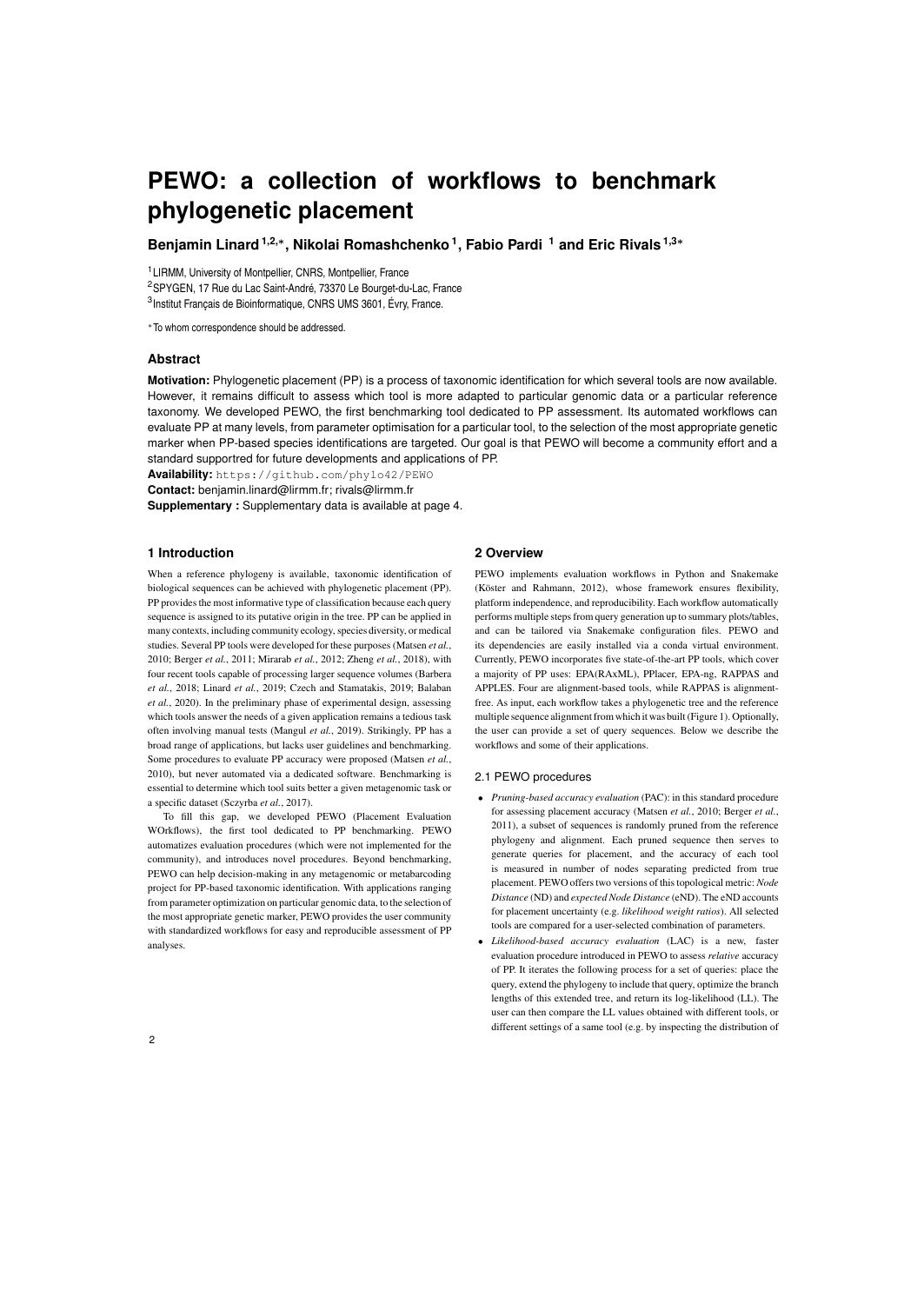

**Fig. 1.** A. Overview of PEWO inputs and outputs. B. An example of plots dynamically-generated by the PAC (Pruning-based Accuracy Evaluation) procedure on a 16S rRNA bacterial reference. Measured Mean expected Node Distances (eND) are reported (lower value = better accuracy). Panels report selected conditions for PPlacer and RAPPAS, e.g. different parameter values tested in different rows and columns. For PPlacer, varying parameters are ms (max-strikes, X axis) and sb (strike-box, Y axis). Parameter mp (max-pitches, grey box) is fixed. For RAPPAS, varying parameters are k (phylo-kmer size) and o (omega threshold). Parameters red (alignment reduction) and ar (software used for ancestral reconstruction) are fixed. C. Four PAC procedures were run for different Coleopteran mitogenome loci (rows) and compiled. Average expected Node Distance (eND) is measured for three tools (columns) using default parameters. For each locus, the lowest average eND is highlighted in bold. For RAPPAS, the last column shows that accuracy can be improved when increasing k-mer size (default is k=8). Examples B. and C. are more extensively discussed in Supplementary Materials.

the differences between LL values obtained with two different tools). See the Supplementary Materials for a more detailed description.

<span id="page-2-0"></span>• *Resource evaluation (RES)*: outputs the runtime and memory usage of selected tools, with details for each placement step (e.g., profile alignment, database construction, placement...). One can compare the impact on time and memory for tool-specific parameter combinations, while searching for an appropriate accuracy/resource trade-off, or evaluate the tools' scalability with respect to input size.

#### 2.2 Applications

PEWO procedures cover numerous use cases arising with PP, as illustrated by six exemplar applications provided on GitHub (two are reported in Figure 1B-C). As new PP tools can be incorporated in PEWO, PEWO procedures enable comparing existing and future tools on resource usage, scalability, or accuracy in a reproducible way. With PEWO, users can optimize their PP pipeline design. For instance, for a given reference (tree and alignment), determine which tool and parameter combination will maximize placement accuracy, and at which computational cost. PEWO facilitates such tests, as in Figure 1-B, which shows two plots automatically generated by the PAC procedure running PPlacer and RAPPAS for 9 and 6 parameter combinations, respectively.

As a second example, we show how PEWO can be used to compare different genetic markers available for the same taxa, as the choice of the marker may impact the accuracy of placement. For example, we evaluated the placements for four loci (*16S*, *12S*, *cox1*, *cyt*) on their associated phylogeny for 900 Coleopteran mitochondrial genomes (Linard *et al.*, 2018). Figure 1-C displays the results (reproducible via GitHub example 4) highlighting that: i) *12S* yields the most accurate placements, despite being the second shortest locus, ii) the tool achieving the best accuracy depends on the marker, and iii) with RAPPAS, a longer k-mer size is required to obtain accuracy similar or better than alignment-based methods.

#### 2.3 Availability and implementation

PEWO, with full documentation and example workflows, is freely available from its repository URL: https://github.com/phylo42/PEWO. Its modular, well-documented, and evolvable source code enables the community to easily extend it by adding new tools, procedures, or metrics. Notably, users can develop their own evaluation procedures starting from PEWO Snakemake rules as templates for their own workflows. Any PP tool can be integrated as long as it outputs results in jplace format (a

json specification, standard in PP, see (Matsen *et al.*, 2012)), can be parameterized via the command line, and is available on a conda or pip repository (see the documentation for guidelines).

#### **3 Conclusion**

Reproducibility of computational analyses in life sciences is a crucial issue, even more when large scale data comes into play, as in the case of metagenomics. With PEWO, we provide a resource that facilitates the evaluation and comparison of PP tools under a unified framework. It allies flexibility, extensibility, with ease of use, while it inherits a standardized installation procedure from the conda framework. The set of workflows in PEWO aims to grow as a community effort, and extensions are welcome. In PEWO, we introduce a likelihood-based accuracy evaluation procedure, which is complementary to existing procedures (Matsen *et al.*, 2010). PEWO will help the community in its efforts to develop future PP tools and will facilitate experimental decisions when PP is chosen as a means to species identification. With the help of future contributors, we hope that PEWO will evolve as a standard for PP benchmarking, and answer forthcoming unforeseen yet auspicious applications.

#### **Acknowledgements**

We thank Vincent Lefort for technical assistance, the ATGC bioinformatic platform, the Institut Français de Bioinformatique [ANR-11-INBS-0013].

#### **Funding**

This work has been supported by France Génomique [ANR-10-INBS-0009], MNERT fellowship to NR.

#### **References**

- Balaban, M. *et al.* (2020). Apples: scalable distance-based phylogenetic placement with or without alignments. *Systematic Biology*, 69(3), 566– 578.
- Barbera, P. *et al.* (2018). EPA-ng: Massively Parallel Evolutionary Placement of Genetic Sequences. *Systematic Biology*, 68(2), 365–369.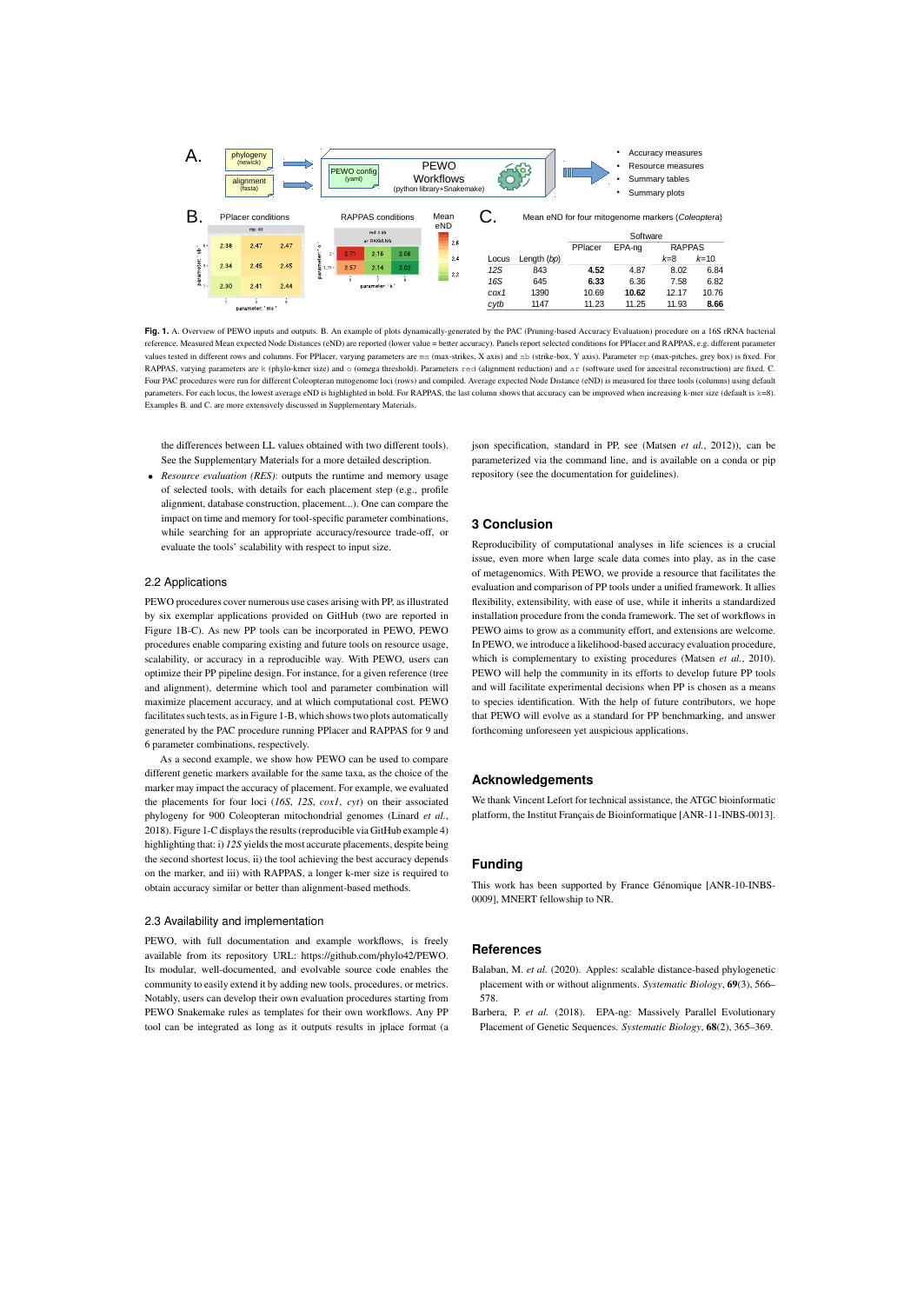- <span id="page-3-0"></span>Berger, S. A. *et al.* (2011). Performance, accuracy, and web server for evolutionary placement of short sequence reads under maximum likelihood. *Systematic Biology*, 60(3), 291–302.
- Czech, L. and Stamatakis, A. (2019). Scalable methods for analyzing and visualizing phylogenetic placement of metagenomic samples. *PLOS ONE*, 14(5), e0217050.
- Köster, J. and Rahmann, S. (2012). Snakemake—a scalable bioinformatics workflow engine. *Bioinformatics*, 28(19), 2520–2522.
- Linard, B. *et al.* (2018). The contribution of mitochondrial metagenomics to large-scale data mining and phylogenetic analysis of coleoptera. *Molecular Phylogenetics and Evolution*, 128, 1 – 11.
- Linard, B. *et al.* (2019). Rapid alignment-free phylogenetic identification of metagenomic sequences. *Bioinformatics*, 35(18), 3303–3312.
- Mangul, S. *et al.* (2019). Systematic benchmarking of omics computational tools. *Nature Communications*, 10(1).
- Matsen, F. A. *et al.* (2010). pplacer: Linear time maximum-likelihood and bayesian phylogenetic placement of sequences onto a fixed reference

tree. *BMC Bioinformatics*, 11(1), 538.

- Matsen, F. A. *et al.* (2012). A format for phylogenetic placements. *PLoS ONE*, 7(2), e31009.
- Mirarab, S. *et al.* (2012). SEPP: sate -enabled phylogenetic placement. In R. B. Altman, A. K. Dunker, L. Hunter, T. Murray, and T. E. Klein, editors, *Biocomputing 2012: Proceedings of the Pacific Symposium, Kohala Coast, Hawaii, USA, January 3-7, 2012*, pages 247–258. World Scientific Publishing.
- Sczyrba, A. *et al.* (2017). Critical assessment of metagenome interpretation - a benchmark of metagenomics software. *Nature Methods*, 14(11), 1063–1071.
- Zheng, Q. *et al.* (2018). HmmUFOtu: An Hmm and Phylogenetic Placement Based Ultra-Fast Taxonomic Assignment and Otu Picking Tool for Microbiome Amplicon Sequencing Studies. *Genome Biology*, 19(1), 82.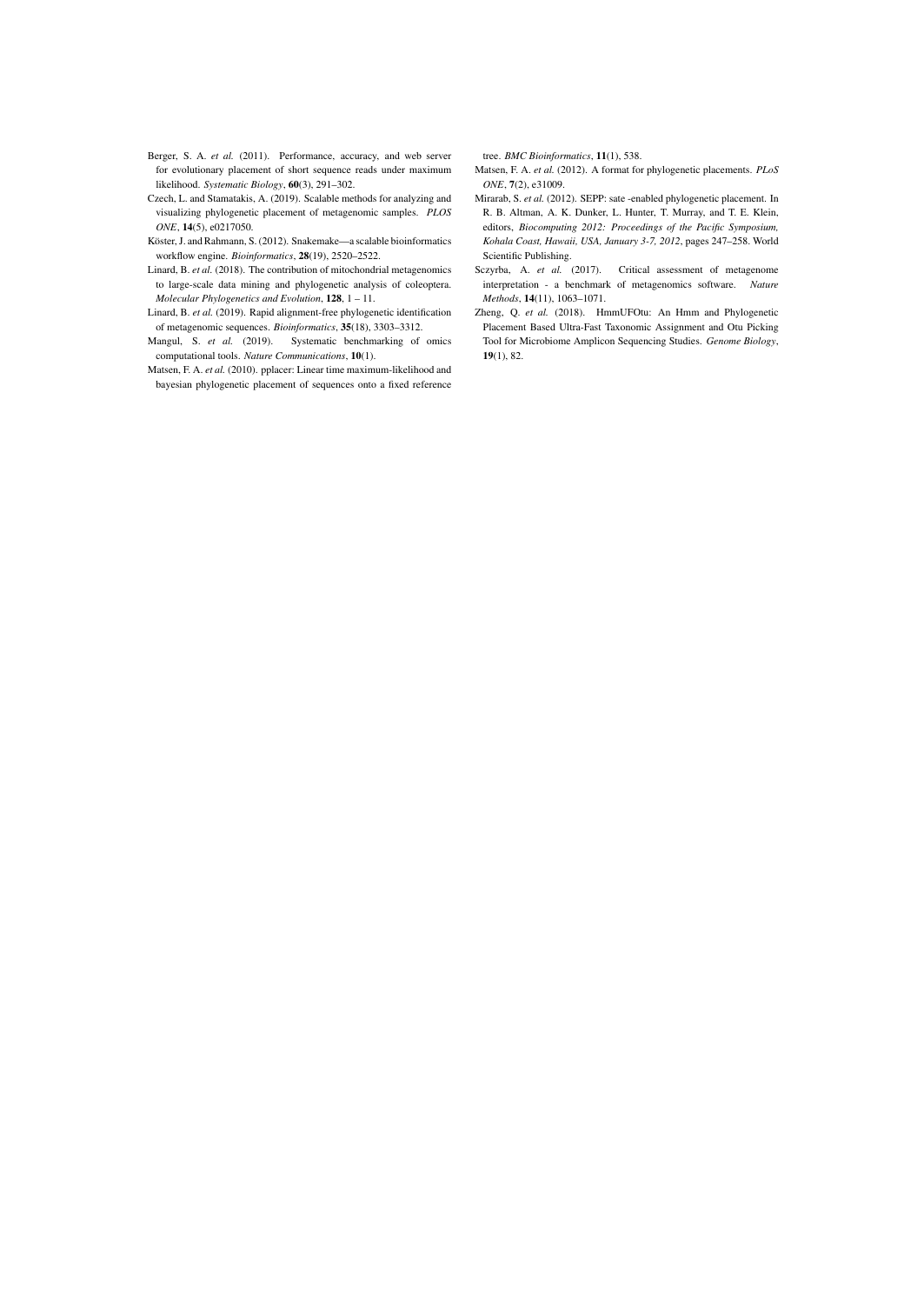# Supplementary Material to "PEWO: a collection of workflows to benchmark phylogenetic placement"

**Authors**: B. Linard, N. Romashchenko, F. Pardi, E. Rivals.

| Likelihood-based accuracy evaluation (LAC) |             |
|--------------------------------------------|-------------|
| Comments on the ND and eND metrics         | $\mathbf 2$ |
| Comments on results of Figure 1-B and 1-C  | 5           |
| References                                 |             |

# Likelihood-based accuracy evaluation (LAC)

This procedure is another way of testing and comparing phylogenetic placement tools. Each tested reference dataset consists of a reference alignment (*refA*), a reference tree (*refT*), and a dataset of query sequences (*QS*). In the PEWO LAC procedure, the following steps are repeated for every input parameter combination of every tested tool, where *Q<sup>i</sup>* denotes the *i*-th sequence in *QS*:

- 1. Align each query  $Q_i$  against *refA* independently, obtaining alignments  $A_i$ .
- 2. Perform the necessary steps to place the query sequences *QS* to the *refT*. These steps may vary depending on the tested tool. To place  $Q_i$  into  $refT$  using alignment-based tools, *A<sup>i</sup>* is used. The result of this step is a collection of placements of *QS*.
- 3. For every  $Q_i$ , take the placement branch  $P(Q_i)$  with the highest value of likelihood reported by the tool. Create an extended tree *T<sup>i</sup>* by modifying *refT* as follows. Create a new node in  $T_i$  by splitting branch  $P(Q_i)$  in two branches. Attach to this new node a new terminal branch leading to a leaf labelled by *Q<sup>i</sup>* .
- 4. Reoptimize branch lengths and calculate the LogLikelihood  $(LL_i)$  of  $T_i$ : > raxml-ng --evaluate --msa *A<sup>i</sup>* --tree *T<sup>i</sup>* --model MODEL --redo Use the MODEL parameter given by the user in a config file.

In the end, the vector containing all the *LL<sup>i</sup>* values can be used to compare the performance of different PP tools and/or their input parameter combinations.

For example, if *LL<sup>i</sup>* (EPAng) and *LL<sup>i</sup>* (RAPPAS) denote the values obtained while using EPAng and RAPPAS, respectively, a user can inspect the distribution (via histograms/boxplots etc.) of *LL<sup>i</sup>* (EPAng) - *LL<sup>i</sup>* (RAPPAS).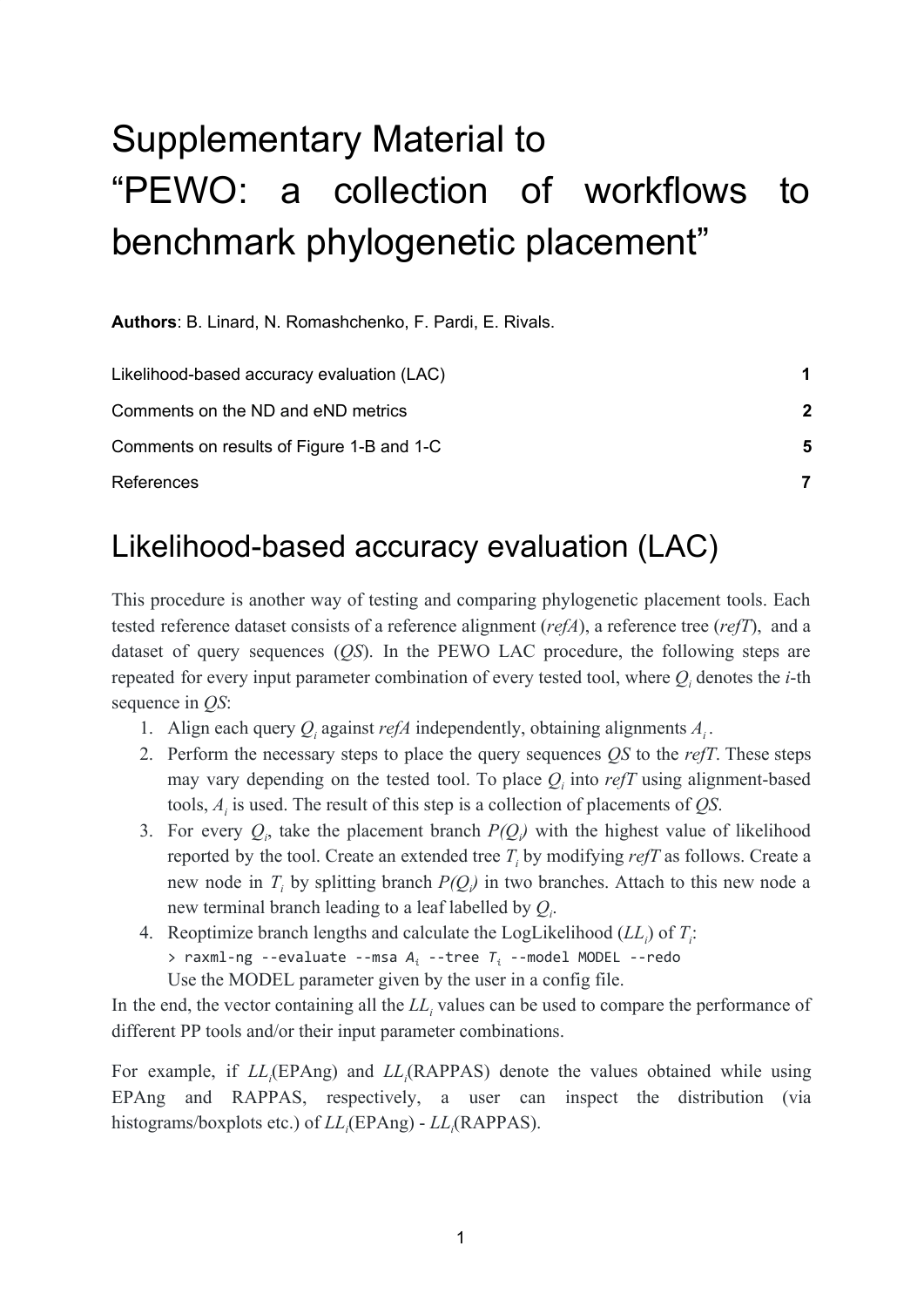## Comments on the ND and eND metrics

The ND (Node Distance) and eND (expected Node Distance) metrics were originally described in detail in the original papers of PPlacer [\(Matsen](https://paperpile.com/c/G6pr4Z/Omww) *et [al.](https://paperpile.com/c/G6pr4Z/Omww)*, [2010\)](https://paperpile.com/c/G6pr4Z/Omww) and EPA [\(Matsen](https://paperpile.com/c/G6pr4Z/Omww+d43z) *[et](https://paperpile.com/c/G6pr4Z/Omww+d43z) [al.](https://paperpile.com/c/G6pr4Z/Omww+d43z)*[, 2010; Berger](https://paperpile.com/c/G6pr4Z/Omww+d43z) *[et al.](https://paperpile.com/c/G6pr4Z/Omww+d43z)*[, 2011\).](https://paperpile.com/c/G6pr4Z/Omww+d43z) Below is a rapid description of their difference.

### **Difference between ND and eND metrics (PAC procedure):**

Both metrics are topological measures which report, for each placed query, the number of tree nodes that separate an *observed* placement (e.g. the branch associated to the best likelihood, which is the best placement) and an *expected* placement (defined as the branch from which taxa were pruned by the pruning procedure). For instance, consider this simple tree of 2 internal nodes (black dots) and 5 branches labelled *b1* to *b5* . The ND between *observed* and *expected* placement is 2 (whatever the position of the placements along branches *b1* and *b5*) :



For each placement, likelihoods are computed for more than one branch of the tree. In general, phylogenetic placement tools report not only the branch of best likelihood, but the *n* branches associated to the top *n* best likelihoods. Thus, a "placement" can be seen as a distribution of likelihoods observed in one more than 1 branch. A statistic called the Likelihood Weight Ratios (LWR) is associated with each branch to take into account the relative difference observed between these likelihoods and can be seen as a measure of uncertainty of the placement.

For instance, considering *n*=3 (e.g. likelihoods and corresponding LWR are output for the top 3 best likelihoods) we observe the likelihoods and LWR, with *Lb1* being the likelihood of a placement on branch *b1* and  $LWR_{b1}$  the corresponding LWR ratio (red circles illustrate the LWR difference) :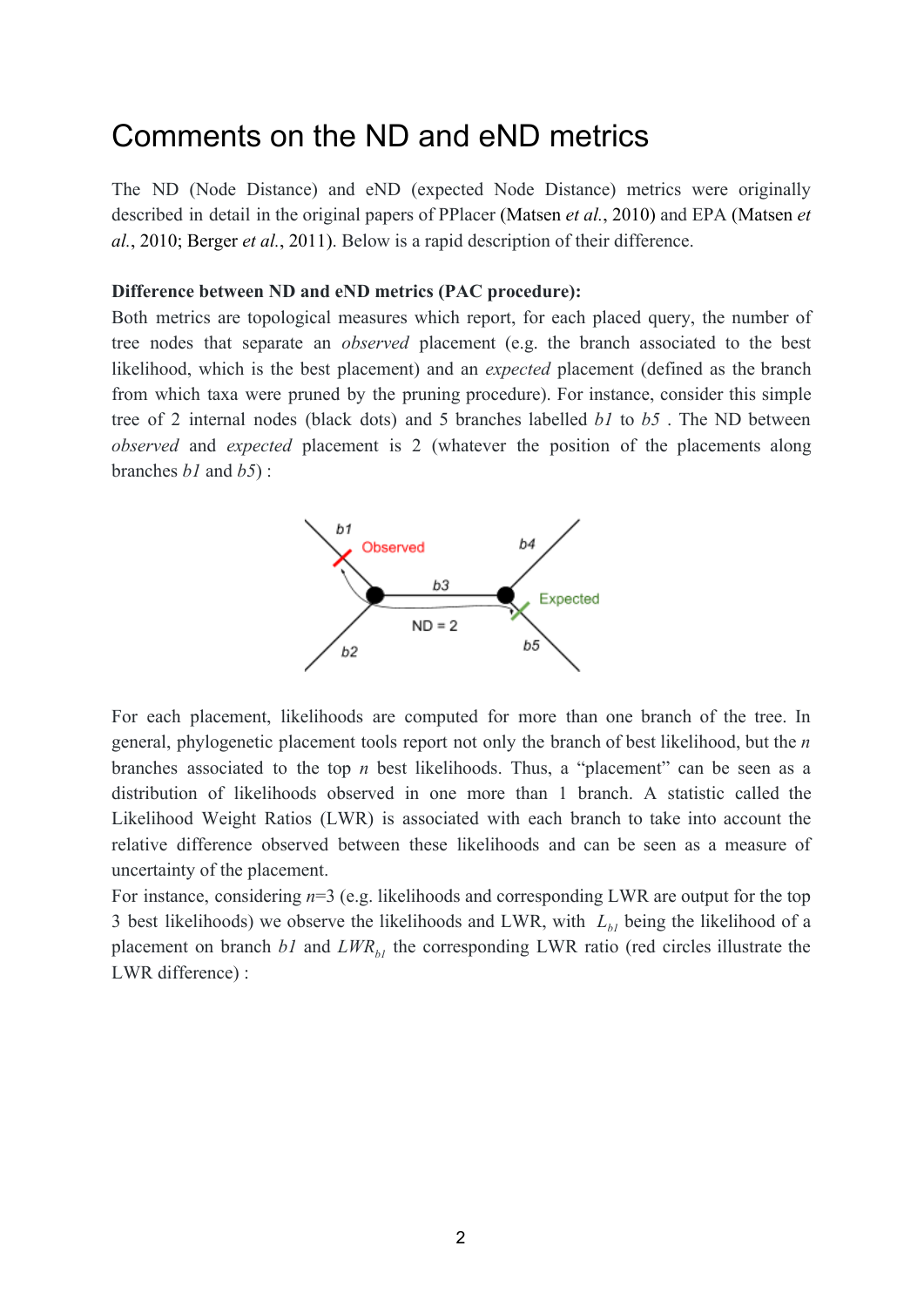<span id="page-6-0"></span>

In this particular example, it seems that *b1* is by far the best placement, and the ND and the eND are relatively equivalent (2 nodes separate *observed* and *expected* placements). The corresponding eND of this placement is :

 $eND = (ND_{b1} \times LWR_{b1} + ND_{b2} \times LWR_{b2} + ND_{b3} \times LWR_{b3}) / (LWR_{b1} + LWR_{b2} + LWR_{b3})$  $eND = (2 \times 0.987 + 2 \times 0.01 + 1 \times 0.003) / (0.987 + 0.01 + 0.003) = 1.997$ 

Now consider this alternative situation:



The likelihoods associated with *b1* and *b3* are relatively similar, which is reflected in their LWR values. Said otherwise, while *b1* was chosen is the best placement, it appears *b3* remains a decent branch for placement. However, choosing branch *b1* or *b3* would result in different ND values (2 and 1 respectively). The usefulness of the eND measure lies in its ability to take into account this uncertainty by weighting the NDs by their associated LWR. For this second example:

 $eND = (2 \times 0.4 + 2 \times 0.24 + 1 \times 0.36) / (0.4 + 0.24 + 0.36) = 1.64$ 

### **Recommendations for using the ND and eND metrics (PAC procedure):**

A first intuition would be that the eND is a better accuracy measure than the ND as it considers the placement uncertainty represented by relatively similar likelihoods associated to different branches (see previous paragraph). However a few remarks must be made.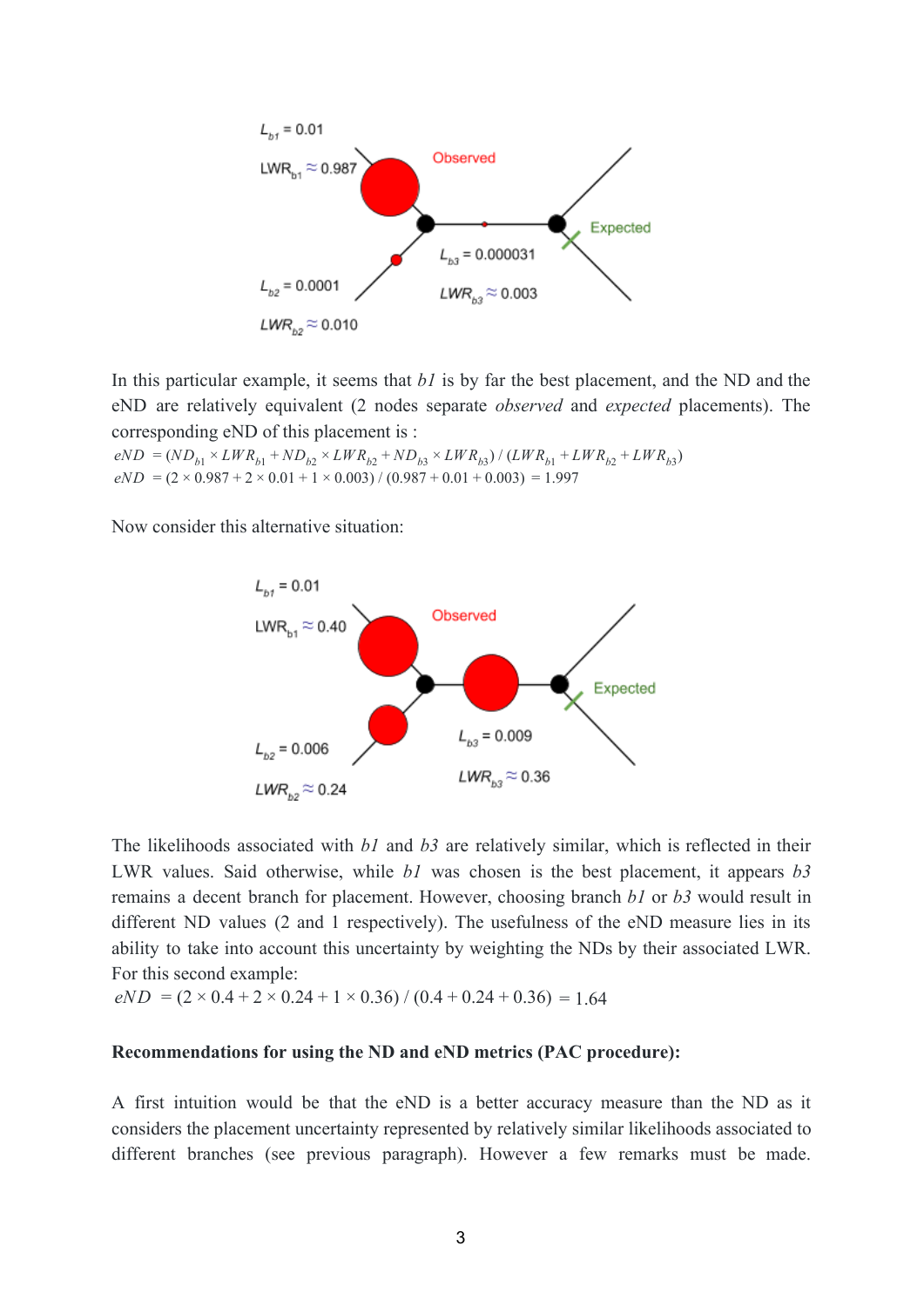Considering the state of current placement tools (June 2020), we would make the following recommendations:

- APPLES can output only one branch per placement (the one associated with the best score) and LWR values are consequently always equal to 1 for the single placement branch. Until APPLES allows output more branches per placement, using the ND metric would be more fair in experiments targeting tool comparisons.
- When comparisons involve other software (EPA-ng, PPlacer, RAPPAS and not APPLES), using the eND is applicable, because all these tools can output several branches per placement (and corresponding LWR are different).
- When comparing tools, it is recommended that they output the same amount of branches per placement. In practise, EPA-ng, PPlacer and RAPPAS command-lines already share the same default output configuration (maximum 7 branches per placement and only those associated to a  $LWR > 0.01$ ).

Currently, writing more recommendations on the usage of these metrics is difficult as these measures have been developed specifically for the first manuscript of phylogenetic placement and, so far, were exploited in a limited number of manuscripts and on limited number of datasets (moreover, the same datasets are used in these manuscripts).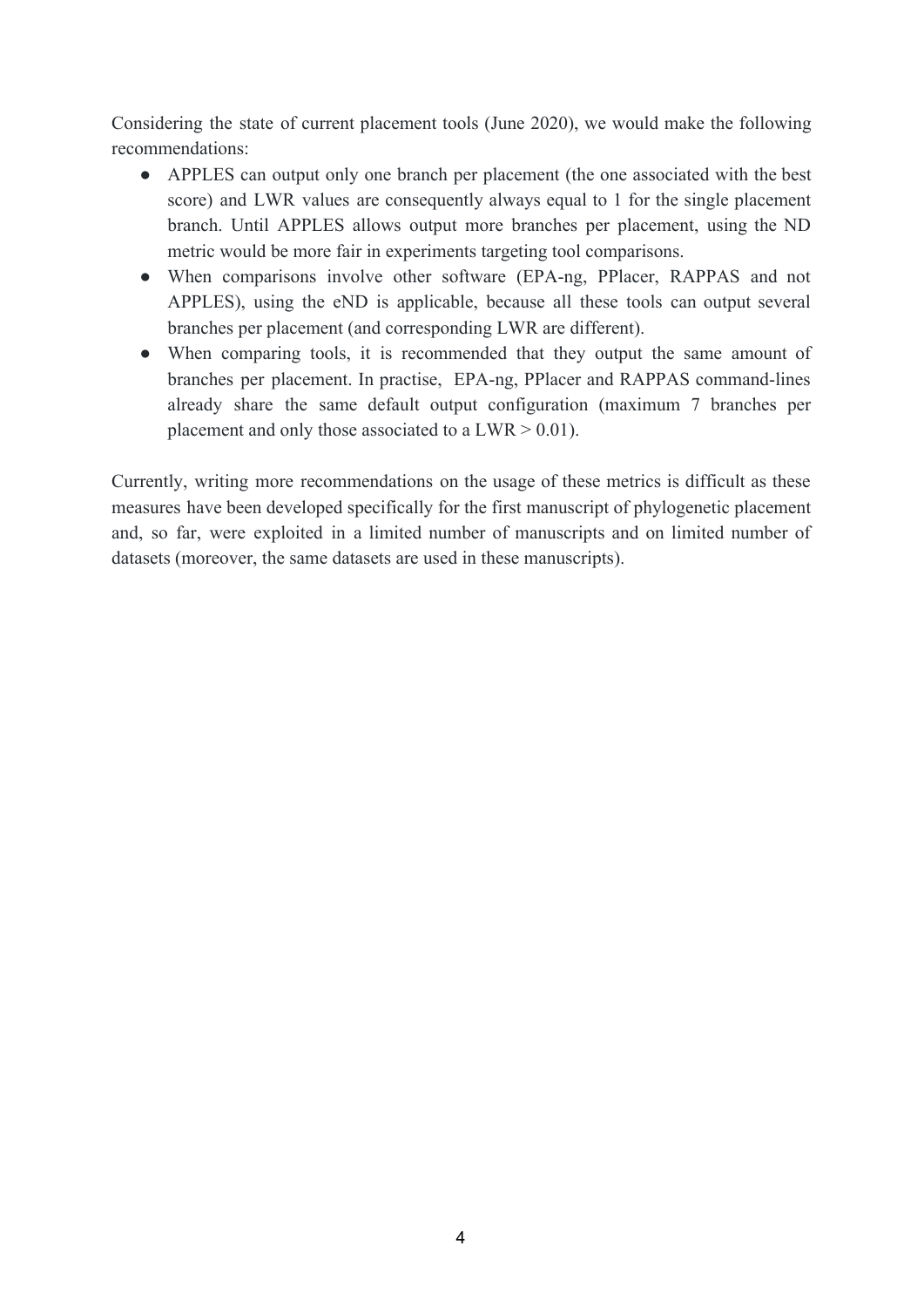# Comments on results of Figure 1-B and 1-C

### **Figure 1B: Example of plots produced by the PAC procedure**

*This figure can be reproduced by following the example 2 of the PEWO wiki: <https://github.com/phylo42/PEWO/wiki/IV.-Tutorials-and-results-interpretation#example2> The details about the configuration of the pipeline is already detailed in this online tutorial and the present section will focus on the interpretation of the results.*

*Warning: note that this plot was generated from a toy example of the PAC procedure limited to 10 prunings (for fast tutorials). This configuration is not necessarily representative of the actual accuracy of the tools. A better approach would be to configure the PAC procedure to test at least a 100 different prunings, which would ensure to compute both easy (a single leaf is pruned) and hard (a large subtree is pruned) simulations.*

In this example, a phylogenetic tree of bacterial 16S rRNA is used as a reference tree. The goal of running the PAC procedure of PEWO on this dataset is:

- 1. To determine which placement software produces, on average, the most accurate phylogenetic placements.
- 2. For a particular tool, which parameters are optimal.

PPlacer (an alignment-based approach) is compared to RAPPAS (an alignment-free approach) and for sets of 9 (PPlacer) and 6 (RAPPAS) parameter combinations. See PEWO wiki for a more detailed explanation about the selected parameters. Accuracy is evaluated via the *expected Node Distance* metric (eND). As a reminder, the lower the eND is, the more accurate are the placements in the selected conditions.

Using the plots output by PEWO (Figure 3B), we can observe that:

- For both methods, measured eNDs are in [2,3], showing that, on average, queries are placed on a branch which is 2 nodes away from their expected placements. Considering that the corresponding reference tree shows very short branches between sister leaves, this is considered as a good accuracy. As a comparison, observe figure 3 of [\(Linard](https://paperpile.com/c/G6pr4Z/g6dB) *et [al.](https://paperpile.com/c/G6pr4Z/g6dB)*, [2019\)](https://paperpile.com/c/G6pr4Z/g6dB) where the measured average NDs are generally above 2, whatever the reference tree considered (eNDs were not implemented at that time).
- <span id="page-8-0"></span>● For PPlacer, changing the parameters *ms* and *sb* (*max-strikes* and *strike-box* respectively, see Matsen et al, 2010) has a limited impact on placement accuracy, with a maximum eND difference of 0.17 between the tested combinations.
- At the opposite, RAPPAS accuracy is heavily influenced by its parameter *k* (the k-mer size) and less by the second tested parameter *o* (*omega*, which determines the amount of k-mers filtered during database construction).
- When comparing these methods, it appears that RAPPAS requires a k-mer size  $> 6$  to be at least as accurate  $(k=7)$  or more accurate  $(k=8)$  than PPlacer on this particular dataset.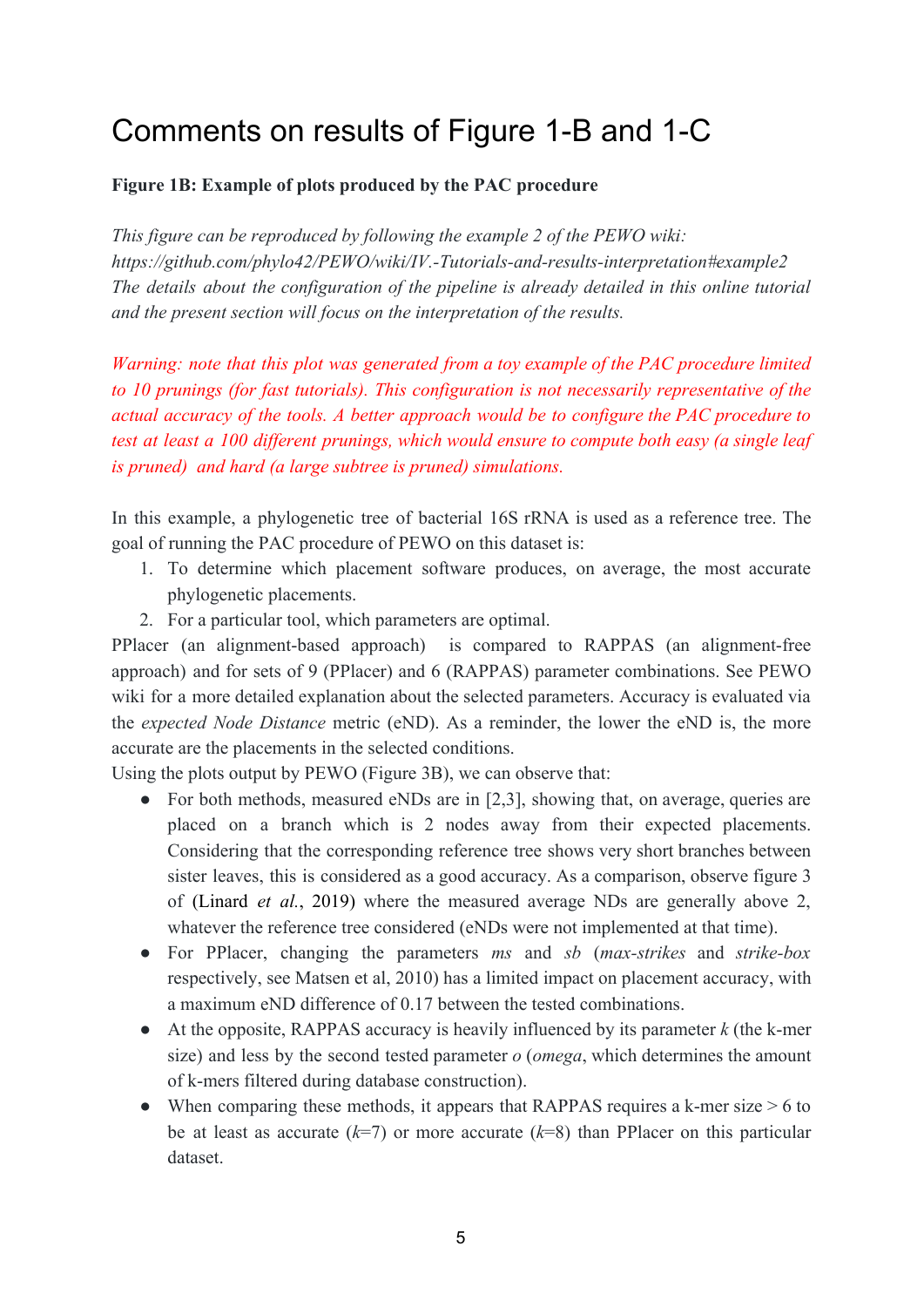• While not represented in the figure itself but measurable with the RES procedure, one would observe that the most accurate configurations for both tools correspond to longer computations. In this regard, it appears that playing with the parameters of PPlacer can greatly accelerate the placements, while limiting the loss of accuracy. On the other hand, RAPPAS is orders of magnitude faster than PPlacer in its placement phase but will involve heavier computations when longer k-mer are used at database construction.

### **Figure 1C: Comparing different genetic markers**

*This figure can be reproduced by following the example 4 of the PEWO wiki: <https://github.com/phylo42/PEWO/wiki/IV.-Tutorials-and-results-interpretation#example4> The details about the configuration of the pipeline is already detailed in this online tutorial and the present section will focus on the interpretation of the results.*

*Warning: note that this plot was generated from a toy example of the PAC procedure limited to 10 prunings (for fast tutorials). This configuration is not necessarily representative of the actual accuracy of the tools. A better approach would be to configure the PAC procedure to test at least a 100 different prunings, which would ensure to compute both easy (a single leaf is pruned) and hard (a large subtree is pruned) simulations.*

This example describes a possible application of PEWO procedure that goes further than the benchmarking of the placement tools themselves. In applications such as metabarcoding or metagenomics, one often has to evaluate which genetic marker is the most adapted to species identification in a sample representing a complex environmental community. In particular, one could test if different mitochondrial markers (different regions of the mitogenome) will produce more accurate species identification when considering a particular reference tree. Several PEWO runs, one for the phylogenetic tree built from each marker, can be run to answer this question and help early decisions related to experimental design.

In this particular example, four phylogenetic trees were built for four different regions of the same 1000 Coleopteran mitochondria (e.g. each tree is composed by 1000 sequences of the same species, data from [Linard](https://paperpile.com/c/G6pr4Z/kvQ8) *et [al.](https://paperpile.com/c/G6pr4Z/kvQ8)*, [2018](https://paperpile.com/c/G6pr4Z/kvQ8)). These regions are *cox1* (full CDS), *cytb* (full CDS), *12S rRNA* (full ORF) and *16S rRNA* (V2-V3 + V3-V4 regions). By using PEWO, we aim to answer the following question: using these particular reference trees, which marker is likely to produce the most accurate placements, e.g. species identifications ?

Note that the answer that will be produced with PEWO is specific to the present reference trees. If one builds a new dataset with more species or a different taxonomic composition (e.g. a phylogenetic tree with different topology and branch lengths), one should run this procedure again (different markers and tools may behave differently at different taxonomic scales).

A run of the PAC procedure is launched for each of the four different reference trees and configured to test three placement tools. It is also configured to test EPA-ng and PPlacer with